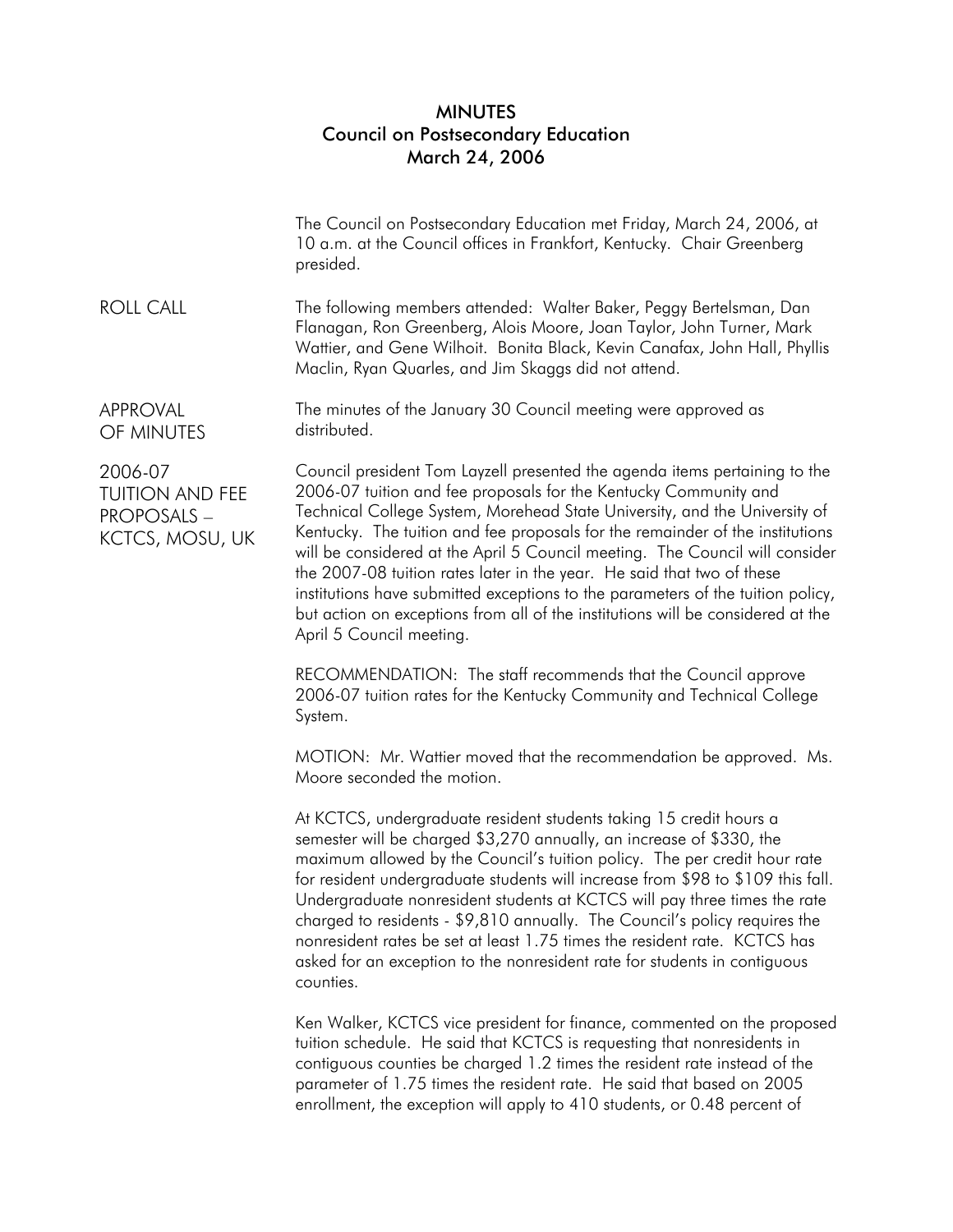students attending KCTCS institutions. KCTCS argues that a continuation of its current nonresident tuition structure will yield more tuition revenue than a strict adherence to the Council's parameter of 1.75 times the resident rate for all nonresident students. The KCTCS board of regents is proposing the two-tiered nonresident rate because this is the approach that has been taken for the past three years and the approach has worked well for the system.

VOTE: The motion passed.

RECOMMENDATION: The staff recommends that the Council approve 2006-07 tuition rates for Morehead State University.

MOTION: Mr. Turner moved that the recommendation be approved. Ms. Moore seconded the motion.

President Wayne Andrews presented information on tuition rates at Morehead State University. Full-time, resident undergraduate students will pay \$4,870 annually, a \$550 annual increase. This rate is \$45 less than the maximum allowed by the tuition policy. The per credit hour rate for Morehead will be \$205 for part-time students. The nonresident undergraduate tuition will be \$12,950 annually, 2.65 times the rate charged for residents. Morehead has asked for an exception to the parameter requiring nonresidents to pay at least 1.75 times the resident rate and that the nonresident rate be 1.25 times the resident rate for students in targeted counties in neighboring states and select urban areas.

Before setting the tuition rate, President Andrews said that Morehead went through a process to receive appropriate input and conducted a financial analysis. The institution looked at its fixed costs and its strategic investments according to the institution's strategic plan, reviewed the affordability study, and conducted a market analysis with respect to tuition rates. In addition, faculty were involved through the governance process, a workshop was conducted with the board of regents, and a student forum was held.

VOTE: The motion passed.

RECOMMENDATION: The staff recommends that the Council approve 2006-07 tuition rates for the University of Kentucky.

MOTION: Mr. Flanagan moved that the recommendation be approved. Ms. Moore seconded the motion.

At UK, annual rates for full-time, resident undergraduates will increase from \$5,812 to \$6,510 for lower-division students, an increase of \$698. Tuition for upper-division students will increase from \$4,980 to \$6,698, an increase of \$718 over two semesters. These increases are \$180 less than the maximum allowed by the tuition policy. UK undergraduate nonresidents will pay \$13,970 annually for lower-division students and \$14,156 for upperdivision students, approximately 2.1 times the rate charged to residents. UK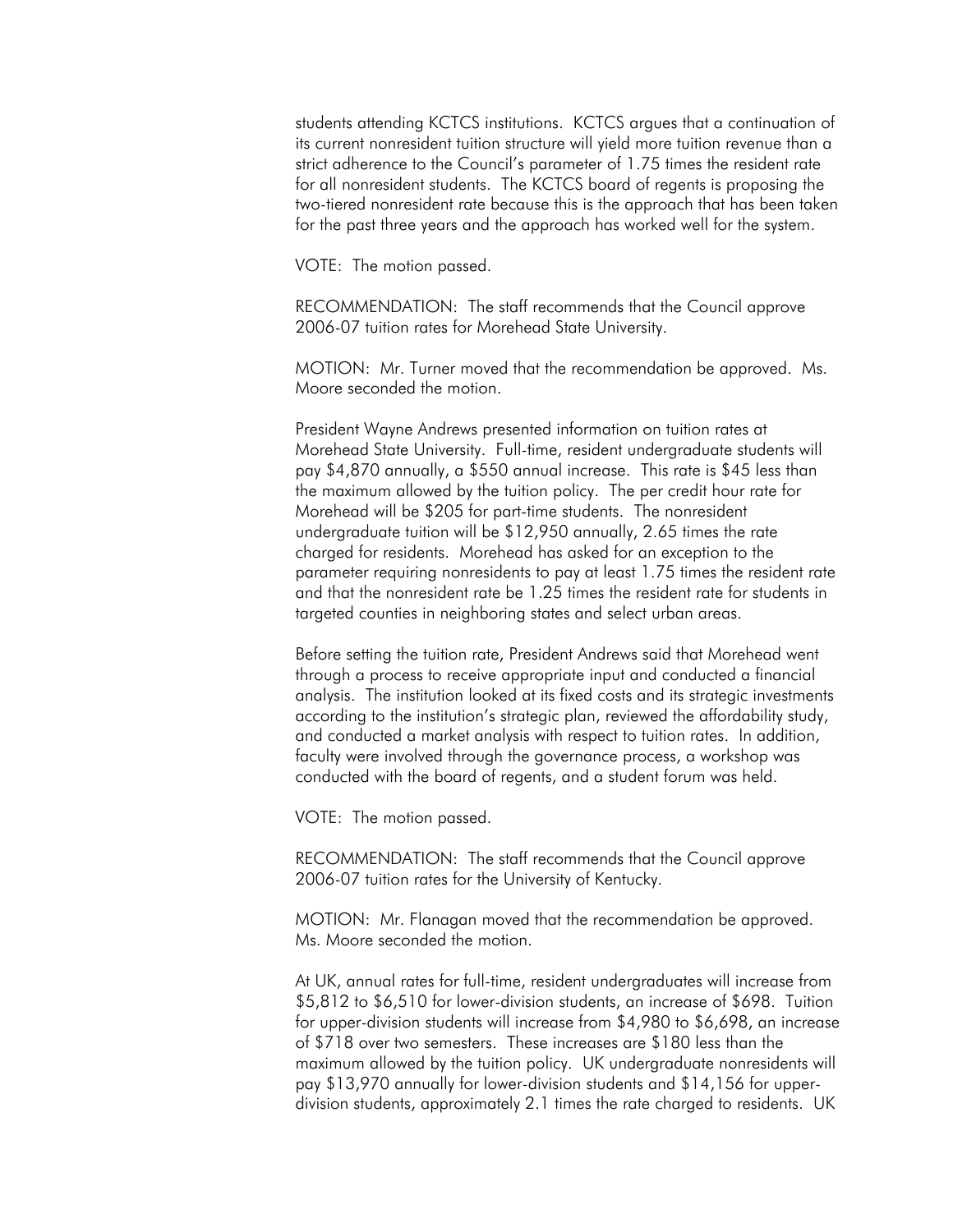requested no exceptions to the tuition policy.

VOTE: The motion passed.

Mr. Greenberg asked that the institutions respond to these questions at the April 5 meeting:

- 1. What percentage of out-of-state students from contiguous counties to Kentucky remain in Kentucky after graduation? What percentage of other out-of-state students remain in Kentucky?
- 2. Are postsecondary institutions in contiguous counties more expensive or less expensive than Kentucky institutions? If more expensive, by how much?
- 3. What is the cost per student versus revenue per student?
- 4. Do the out-of-state tuition rates vary from any reciprocity agreement?

ANALYSIS OF THE 2006-08 SENATE BUDGET RECOMMENDATION An analysis of the 2006-08 Senate budget recommendation was presented for information. The major changes made by the Senate to the House version of the budget are listed below. Dr. Layzell said that the budget request is now in the hands of the legislative leadership and the conference committee. The Council has communicated to the members of the legislature the need for adequate funding for postsecondary education.

- The Senate restored the \$1 million reduction to the Council's operations budget included in the House budget.
- The Senate added funding for statewide postsecondary initiatives that were included in the Governor's budget for programs such as contract spaces, college level learning assessment, the college access initiative, academic innovation and collaborative grants, the P-16 engineering pipeline, and the collaborative public health initiative.
- The Senate eliminated \$4 million included in the House budget for a legislative scholarship program.
- The Senate added an additional \$10 million in benchmark funding to the House level for a total increase in 2008 of \$30 million (in addition to the \$20 million in 2007).
- Business plan funding provided in the House budget (\$23 million) for KSU, MuSU, NKU, UK, UofL, and WKU was eliminated for all institutions except for UK, which received \$17.7 million in the Senate version.
- The Senate eliminated the \$10 million in affordability and retention funding provided by the House for EKU, MoSU, and six community colleges.
- The Senate added regional stewardship funding of \$1.2 million in 2007 and \$3.6 million in 2008 consistent with the Governor's recommendation (the House had no funds for 2007 and \$4.8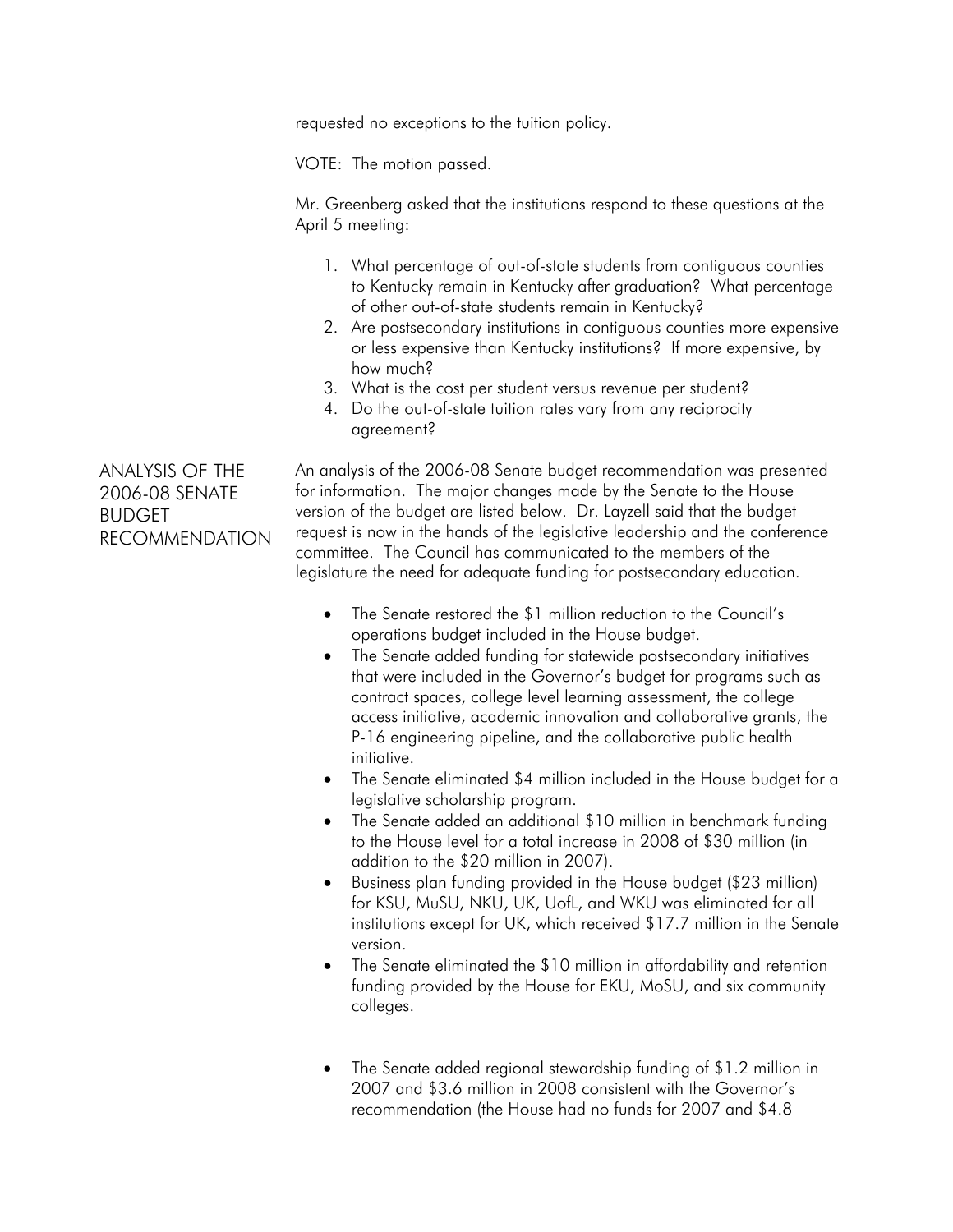million in 2008).

- The Senate changed the \$6 million in nonrecurring research support for UK and UofL from operating funding to bonded debt.
- The Senate provided \$382.1 million in state bonds compared to \$507.0 million recommended by the House and \$507.1 million as recommended by the Council.
- The Senate provided \$32.8 million for debt service (22 projects, combination ½ year and full year debt service) compared to \$24.1 million recommended by the House (32 projects, ½ year debt service) and \$55.6 million recommended by the Council (full-year debt service for 22 projects).
- Nine of the 22 capital projects recommended by the Council are not in the Senate Substitute (HB 380) compared to six projects not included by the House.
- Eight of the 22 capital projects included by the Senate (HB 380) compared to 16 of 32 projects included by the House were not recommended by the Council.

FUNDING POLICY DEVELOPMENT Mr. Greenberg urged the Council members to review the document pertaining to the development of the funding policy. The information was discussed at the March 8 Executive Committee meeting and also at the meeting of the Budget and Finance Policy Group earlier in the day. The document will be used to prepare for the next budgetary process and includes information about what it will take to reach the goal of narrowing the educational gap in Kentucky and moving Kentucky closer to the national level of adults with bachelor's degrees or higher by the year 2020. This information will be shared with the Strategic Committee on Postsecondary Education at its next meeting.

LEGISLATIVE UPDATE Lee Nimocks of the Council staff discussed the status of several bills being considered by the legislature that relate to postsecondary education. A final listing will be provided at the conclusion of the legislative session.

BUDGET AND FINANCE POLICY GROUP REPORT Dan Flanagan, chair of the Budget and Finance Policy Group, reported on the meeting earlier that day. The group discussed the 2020 educational attainment projections, the draft funding policy, and the quarterly agency budget report of the Council. The policy group plans to spend some time each quarter reviewing the budget report.

COMMISSIONER OF EDUCATION REPORT Commissioner of Education Gene Wilhoit updated the Council on activities of the Kentucky Board of Education. He said that the board has made several advancements in the last few months that will bring postsecondary education and K-12 closer together in the goal to increase success for all students. He discussed the redesigned assessment system, changes to the minimum requirements for high school graduation which will take effect with the graduating class of 2012, performance-based credit options for students, and changes to the writing portfolio procedures. Initiatives underway include work in the dual credit area and a project that will follow students from K-12 through postsecondary education experiences.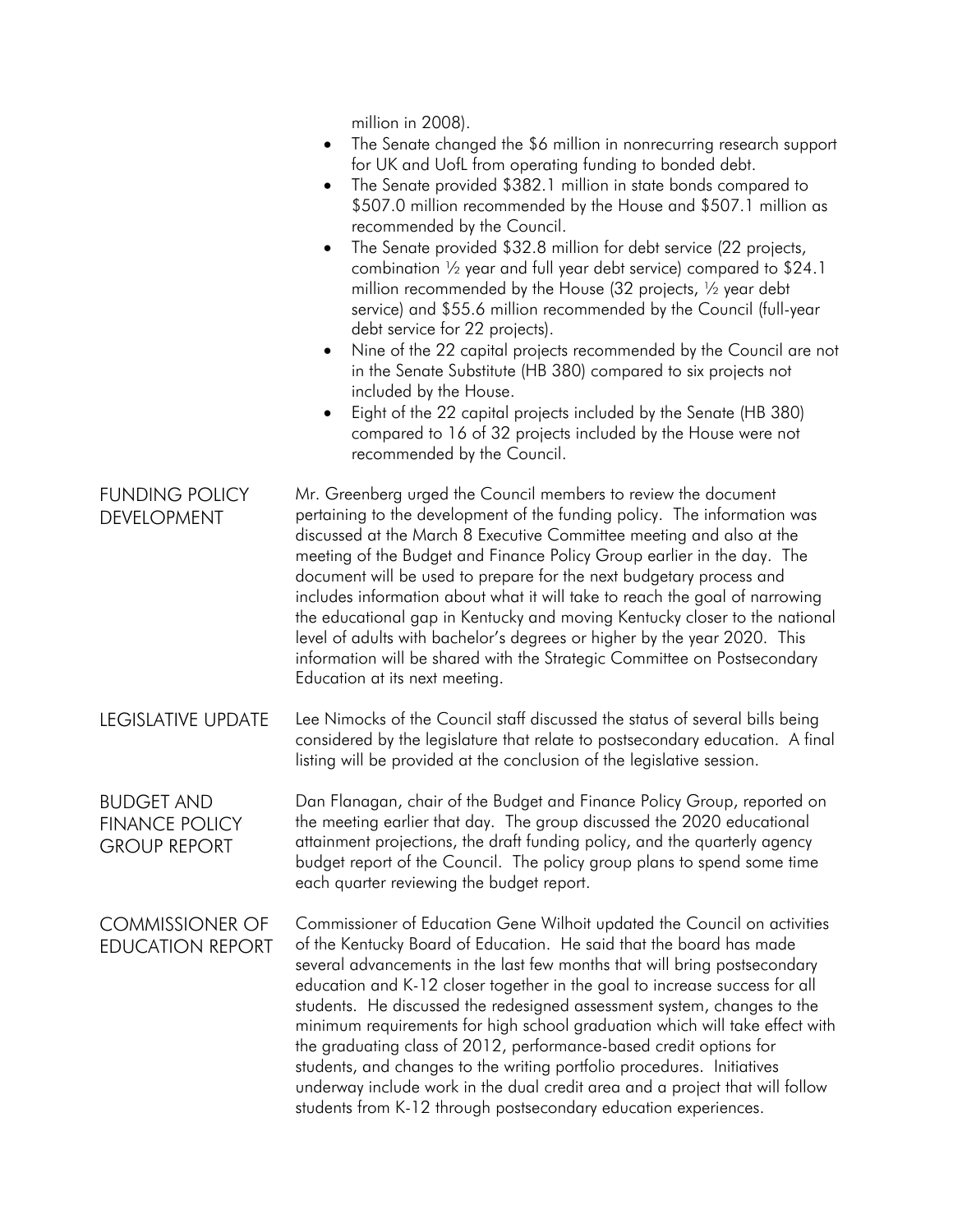Dr. Layzell said that the lack of connectivity and interrelationship between data systems led to the joint budget request under consideration by the General Assembly. He said that the Council will see more joint planning between the Council and K-12 in the coming months.

Given the increased high school graduation requirements, Mr. Greenberg asked the Budget and Finance Policy Group to look at projections for success of students going on to postsecondary education. He said that the increased requirements should impact remediation and retention rates.

DLAC AND KYVU REPORT Myk Garn of the Council staff provided an update on the activities of the Distance Learning Advisory Committee and the Kentucky Virtual University. He said that last May KYVU hosted a visit from a special committee of the Southern Association of Colleges and Schools, the regional accrediting body. The SACS report issued in June 2005 listed 25 recommendations for KYVU in the areas of mission, governance, effectiveness, educational programs, and financial and physical resources. The report said that significant changes have occurred for KYVU since its conception as a component of House Bill 1, both within the organization and within the statewide context.

> As a result of the report, a planning process was put in place to reevaluate the mission of KYVU and respond to the current challenges that best serve the state. Focus groups were held with online faculty, online students, distance learning administrators, and Council and KYVU staff. DLAC charged its working group, the Distance Learning Steering Team, to develop recommendations for KYVU to incorporate into the new strategic plan. The recommendations address who KYVU should serve, what ways it should serve its constituencies, guiding principles, exploring alternative names rather than continuing to call itself a "university," and changes to the KVYU advisory structure. The recommendations were approved by DLAC at its March 22 meeting. The steering team and DLAC will move ahead with developing the KYVU strategic plan. It is anticipated that a report will be provided to the Council in summer 2006.

A report describing how KYVU has complied with some of the recommendations will be submitted to SACS April 1, 2006. The KYVU response will be reviewed by SACS and a report will be issued following its June 2006 meeting.

Mr. Greenberg said that the original mission of KYVU was to allow access for all students through technology. He asked the Quality and

Accountability Policy Group to review the status of KYVU's mission and provide the Council a report at a future meeting.

QUALITY AND ACCOUNTABILITY Mr. Wattier gave a report from the Quality and Accountability Policy Group meeting held earlier in the day. The group feels that the trust fund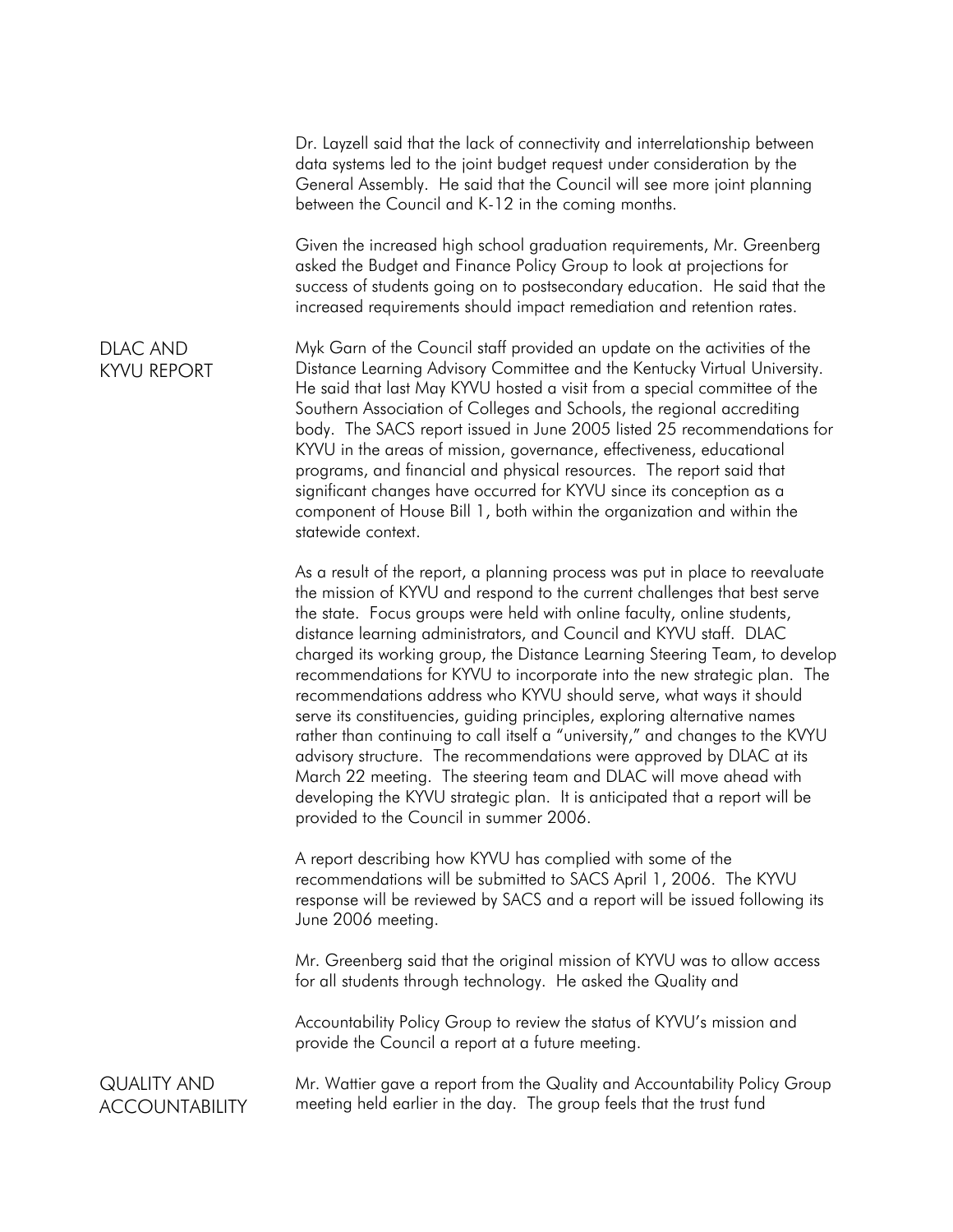| <b>POLICY GROUP</b><br><b>REPORT</b>                                     | guidelines are adequate and are ready to be put in place pending the<br>provision of resources in the 2006-08 budget. A report was given on the<br>recent developmental education conference, and the policy group suggested<br>that a task force be created to develop recommendations pertaining to<br>developmental education. The group also discussed the institutions' use of<br>the National Survey of Student Engagement to improve student learning. In<br>May, NSSE staff will participate in a pre-conference event in advance of the<br><b>Faculty Development Conference.</b>                                                                                                                                                                                                                                                                                                                                                                                                                                                                                                                                                                                                                                                                                                                                                                                                                                                                                 |
|--------------------------------------------------------------------------|----------------------------------------------------------------------------------------------------------------------------------------------------------------------------------------------------------------------------------------------------------------------------------------------------------------------------------------------------------------------------------------------------------------------------------------------------------------------------------------------------------------------------------------------------------------------------------------------------------------------------------------------------------------------------------------------------------------------------------------------------------------------------------------------------------------------------------------------------------------------------------------------------------------------------------------------------------------------------------------------------------------------------------------------------------------------------------------------------------------------------------------------------------------------------------------------------------------------------------------------------------------------------------------------------------------------------------------------------------------------------------------------------------------------------------------------------------------------------|
| <b>CEO REPORT</b>                                                        | Mr. Baker reported on activities of the Committee on Equal Opportunities.<br>The staff will move forward to issue the request for proposals to conduct a<br>statewide diversity assessment to support the development of a new Kentucky<br>Plan for Equal Opportunities or a diversity plan. The vendor should be<br>selected by July 2006. The study is expected to be completed and a final<br>report given to the CEO, the Council, and the institutions by June 2007.<br>Mr. Baker said that the CEO is pleased with the actions being taken at the<br>University of Kentucky to address the recent downturn in enrollment of<br>African Americans as first-time freshmen. The CEO has received an interim<br>report by KCTCS regarding the actions being taken by the respective districts<br>to address the recent downturn in enrollment of African Americans as first-<br>time freshmen and the actions being taken to implement CEO<br>recommendations from the September 2005 campus visit report. The CEO<br>expressed concern that the KCTCS board of regents does not have any<br>representation from the African American community.<br>MOTION: Mr. Baker moved that the Council send a letter to Governor<br>Fletcher urging him to give strong consideration to the lack of African<br>American representation on the KCTCS board of regents during the next<br>round of appointments in 2006. Ms. Taylor seconded the motion.<br>VOTE: The motion passed. |
|                                                                          |                                                                                                                                                                                                                                                                                                                                                                                                                                                                                                                                                                                                                                                                                                                                                                                                                                                                                                                                                                                                                                                                                                                                                                                                                                                                                                                                                                                                                                                                            |
| <b>STATEWIDE</b><br><b>FACILITITES</b><br><b>CONDITION</b><br>ASSESSMENT | Dr. Layzell said that a contract has been signed with a vendor to conduct the<br>statewide facilities condition assessment. The selected vendor will complete<br>the review between March and November 2006. The project is expected to<br>be completed and a final report given to the Council and the institutions by<br>December 2006.                                                                                                                                                                                                                                                                                                                                                                                                                                                                                                                                                                                                                                                                                                                                                                                                                                                                                                                                                                                                                                                                                                                                  |
| <b>CPE MEMBERS</b>                                                       | Mr. Greenberg announced that since the last meeting Susan Guess resigned<br>from the Council due to family commitments.                                                                                                                                                                                                                                                                                                                                                                                                                                                                                                                                                                                                                                                                                                                                                                                                                                                                                                                                                                                                                                                                                                                                                                                                                                                                                                                                                    |
| <b>RESOLUTIONS</b>                                                       | Mr. Greenberg read resolutions for Susan Guess, Esther Jansing, and<br>Charlie Owen.<br>MOTION: Mr. Baker moved that the resolutions be approved. Ms.<br>Bertelsman seconded the motion.                                                                                                                                                                                                                                                                                                                                                                                                                                                                                                                                                                                                                                                                                                                                                                                                                                                                                                                                                                                                                                                                                                                                                                                                                                                                                   |
|                                                                          | VOTE: The motion passed.                                                                                                                                                                                                                                                                                                                                                                                                                                                                                                                                                                                                                                                                                                                                                                                                                                                                                                                                                                                                                                                                                                                                                                                                                                                                                                                                                                                                                                                   |